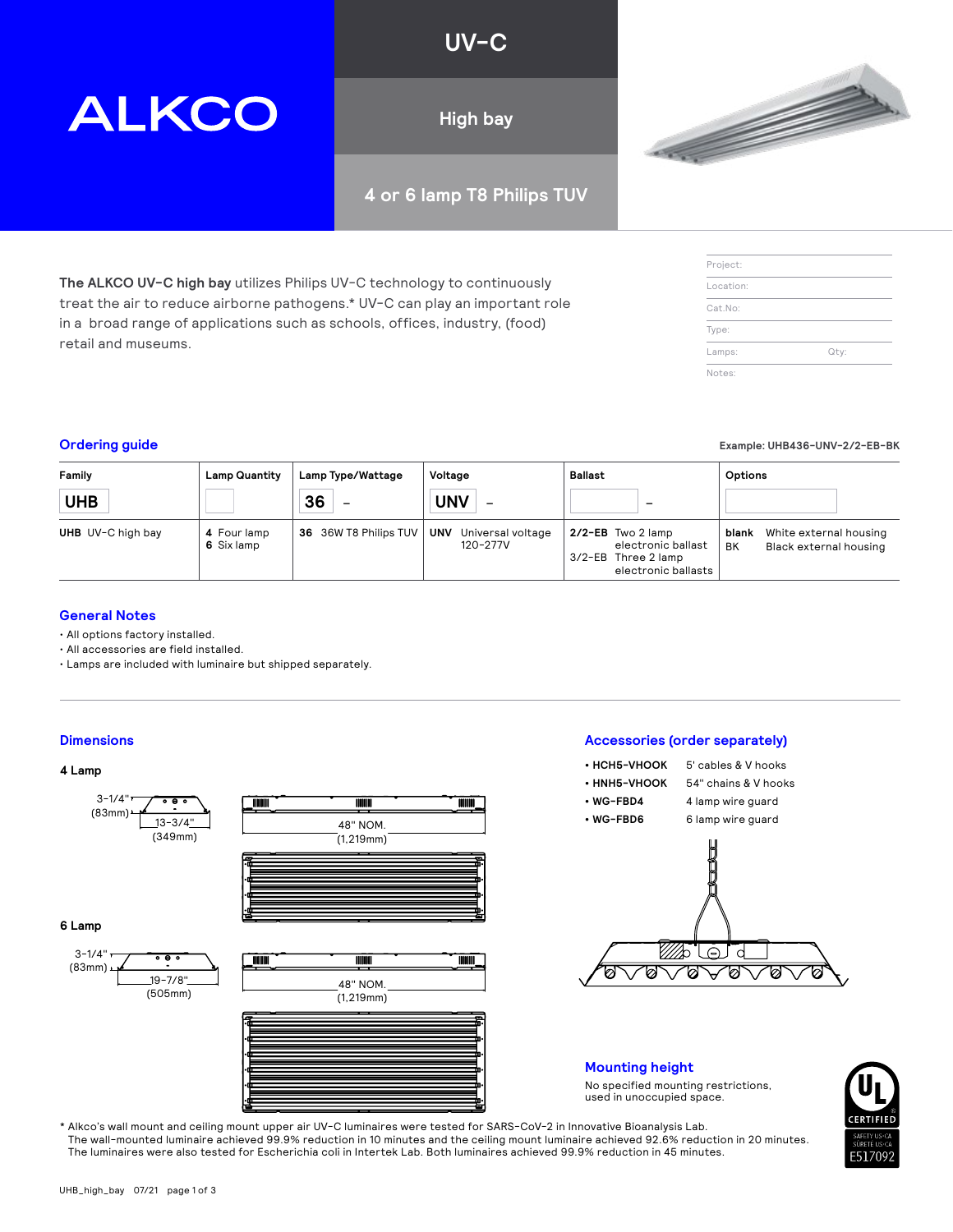## **UHB** UV-C high bay 4 or 6 lamp T8 Philips TUV

#### **Controls System**

ror proper ut certined permanent installations, a controis<br>system must be used with Alkco UV-C high bays. As an example,  $\mathcal{L}$ warning lights, emergency stop switches, and motion detectors. Area emergency stop Warning light Siren See UV controls specification sheets for details. Door switch UV-C lamp Area emergency stop Motion sensor For proper UL certified permanent installations, a controls the system would consist of a control panel with optional components including checkpoint switches, door switches,

UV-C lamp Lampes UV-C  $\mathbf{Q}$ Lampes UV-C  $\mathbb{Q}$ Warnlicht

 $\mathbb{C}$  $Cherknoint$ Lampy UV-C

 $U$ erta de alerta de alerta de alerta de alerta de alerta de alerta de alerta de alerta de alerta de alerta de a

światło ostrzegawcze

 $\mathbb{C}$  $Cherknoint$ Lampy UV-C

Checkpoint

(台) Warning light Lumière d'alarme Lumière d'alarme

 $(\Box)$ 





Motion sensor Sirene Sirena  $\bigl((\scriptstyle(\circ)\hspace{-0.08cm})\bigr)$ Parada de emergencia



Control Cabinet